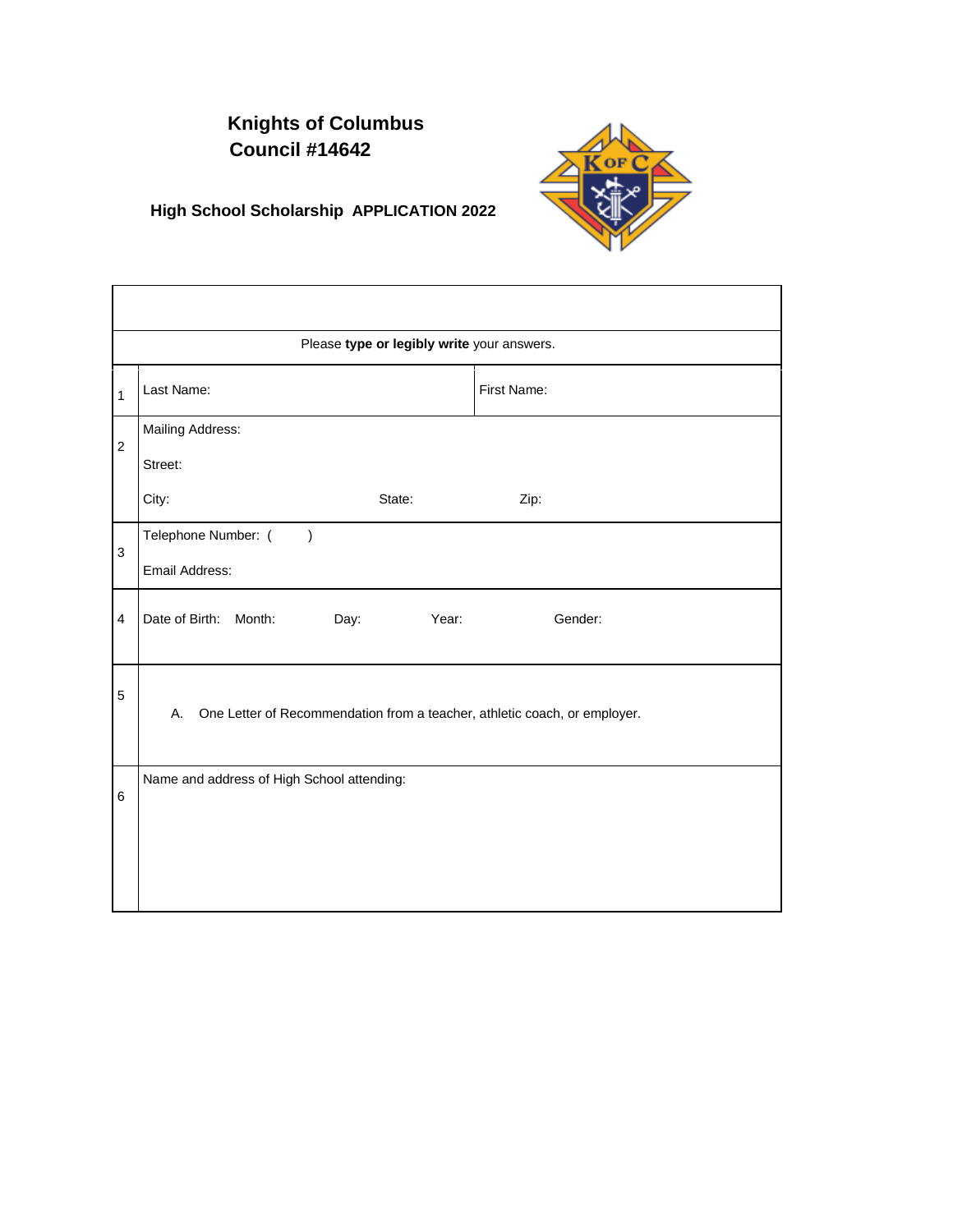| $\overline{7}$ | High School Extracurricular Activities (9th-12th):                                                                                                                                                                                           |  |
|----------------|----------------------------------------------------------------------------------------------------------------------------------------------------------------------------------------------------------------------------------------------|--|
|                | Out of School Extracurricular/Volunteering/Church/Jobs/Coaching/etc.(9th-12th):                                                                                                                                                              |  |
| 8              | Name & address of parent(s) or legal guardian(s):<br>(Include an address if it is different from your own listed in Question 2.)<br>Name(s):<br>Street:                                                                                      |  |
|                | City:<br>State:<br>Zip:                                                                                                                                                                                                                      |  |
|                | Home phone of parents or legal guardians:<br>Work phone:                                                                                                                                                                                     |  |
| 9              | Please provide a typed or written essay (250-500 words) answering the prompt below:                                                                                                                                                          |  |
|                | Why would you be a worthy candidate for this scholarship? Also, discuss in your essay about any<br>challenges or obstacles you have dealt with and overcome in life and how this scholarship will help you<br>succeed in college and beyond. |  |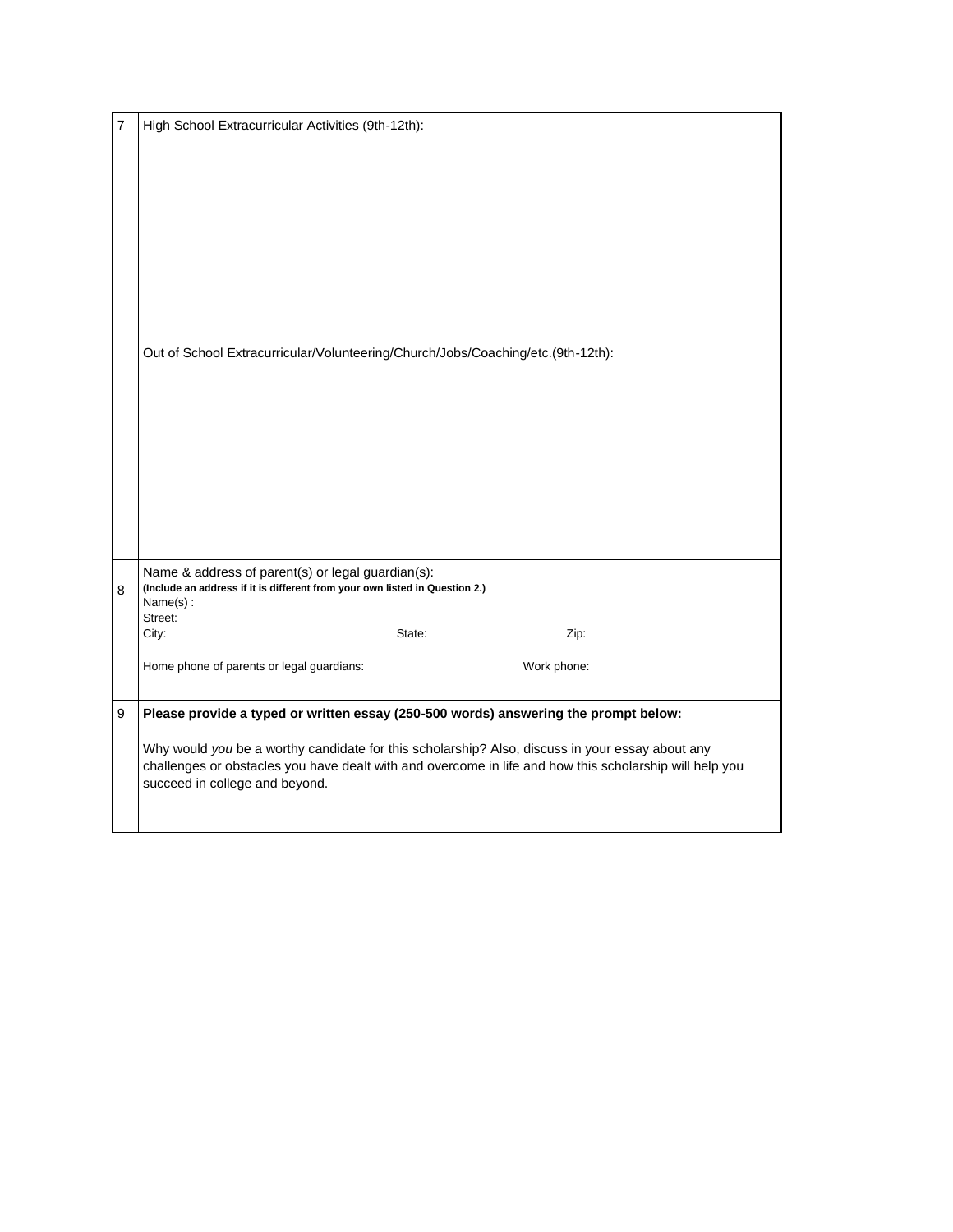**(Type or write your response here)**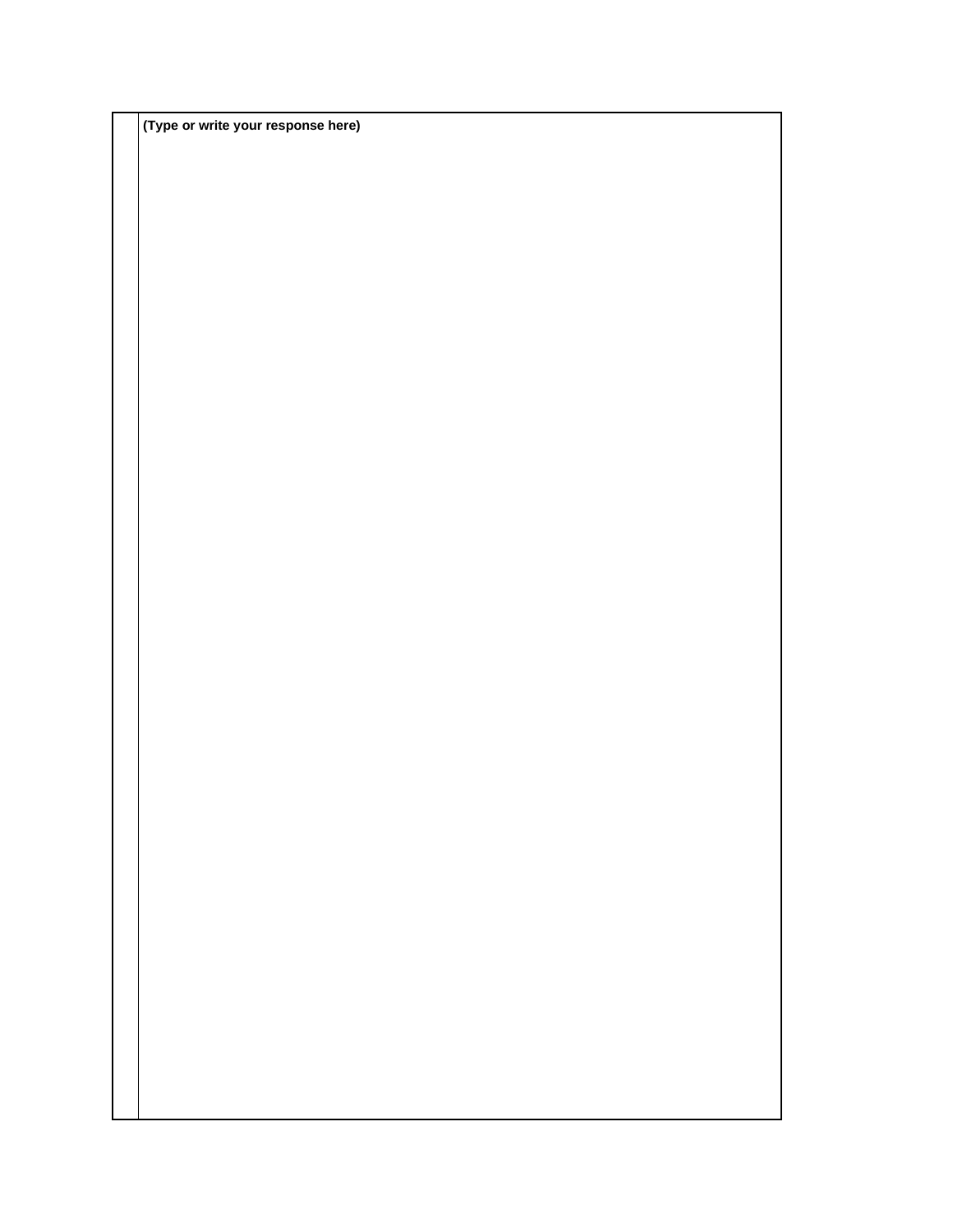